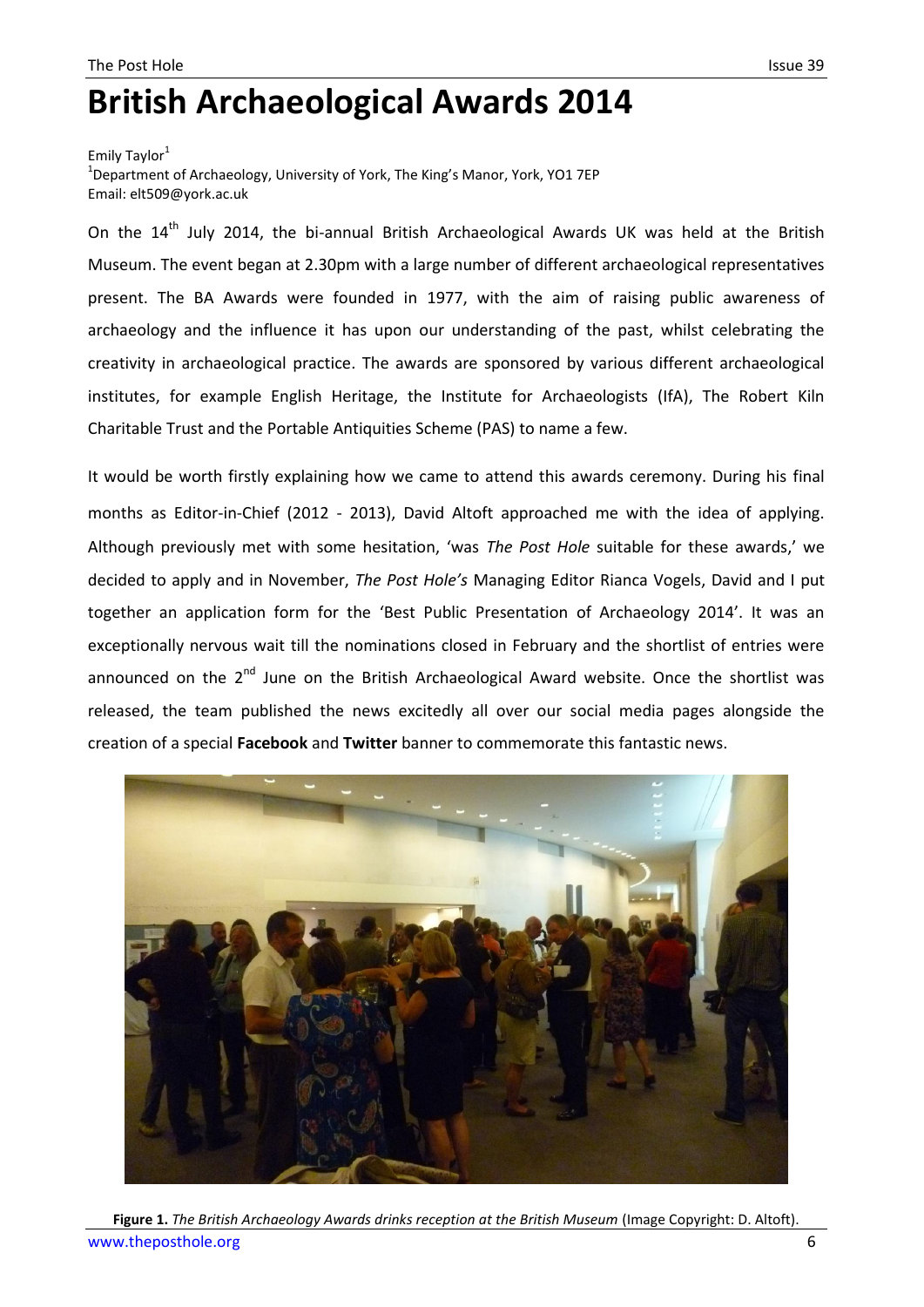Upon receipt of the invitations, the anticipation and excitement of the team grew further. It must be remembered; *The Post Hole* was formed in 2008 and has only been ongoing for a relatively short few years compared to other publications and societies. However despite all this, we were shortlisted and invited to travel to London alongside our competitors; 'New Secrets of the Terracotta Warriors', Lion Television and MediaLab for Channel 4 and 'Wemyss Caves 4D', Save the Wemyss Ancient Caves Society, The SCAPE Trust and The Yorkshire Archaeological Trust.

On Monday 14th July, representatives from *The Post Hole;* David Altoft (Editor-in-Chief 2012 - 2013), Rianca Vogels (Managing Editor 2013-2014), Katie Marsden (Editor-in-Chief, 2008 - 2009) and myself headed to the British Museum to hear the outcome. The ceremony began with an introduction from the Chair of the BA Awards, Deborah Williams, followed by the compère for the ceremony, the charismatic Lloyd Grossman. The presentation of awards was conducted over a two hour period with each award introduced by Loyd Grossman and a short video reflecting the achievement of each project shortlisted. The winners were presented with awards and all shortlisted received certificates. Dan Snow, the TV presenter and President of the Council of British Archaeology, was also present and handed out a discretionary award to celebrated archaeologist, Beatrice de Cardi, who aside from recently celebrating her 100<sup>th</sup> birthday was the first secretary for the Council of British Archaeology and worked under Sir Mortimer Wheeler and his wife Tessa in the 1930s. In 2014 Beatrice was awarded the Gold Medal of the Society of Antiquaries for distinguished services to archaeology. I think we would all agree, she is an inspirational woman to all. The results were as follows:

- Best Archaeological Book Award 'Interpreting the English Village, landscape and community at Shapwick, Somerset'. Mick Aston and Chris Gerrard.
- Best Community Engagement Archaeology Project 'Scotland's Coastal Heritage at Risk Project (SCHARP)'. The SCAPE Trust.
- Best Archaeological Innovation 'ShoreUPDATE: Sites at Risk Map web portal and app'. The SCAPE Trust.
- Best Public Presentation of Archaeology 'New Secrets of the Terracotta Warriors'. Lion Television and MediaLab for Channel 4.
- Best Archaeological Project 'Bloomberg London'. Museum of London Archaeology.
- Outstanding Achievement Award Beatrice De Carbi.

The awards were judged by a panel of experts and the ceremony marks the beginning of the CBA Festival of Archaeology, which is responsible for over 1000 events across UK from the 12 - 27 July. For more information on the ceremony, or to view photographs from the day, please visit [http://www.archaeologicalawards.com/2014/07/15/british-archaeological-awards-2014-winners](http://www.archaeologicalawards.com/2014/07/15/british-archaeological-awards-2014-winners-announced/)[announced/.](http://www.archaeologicalawards.com/2014/07/15/british-archaeological-awards-2014-winners-announced/)